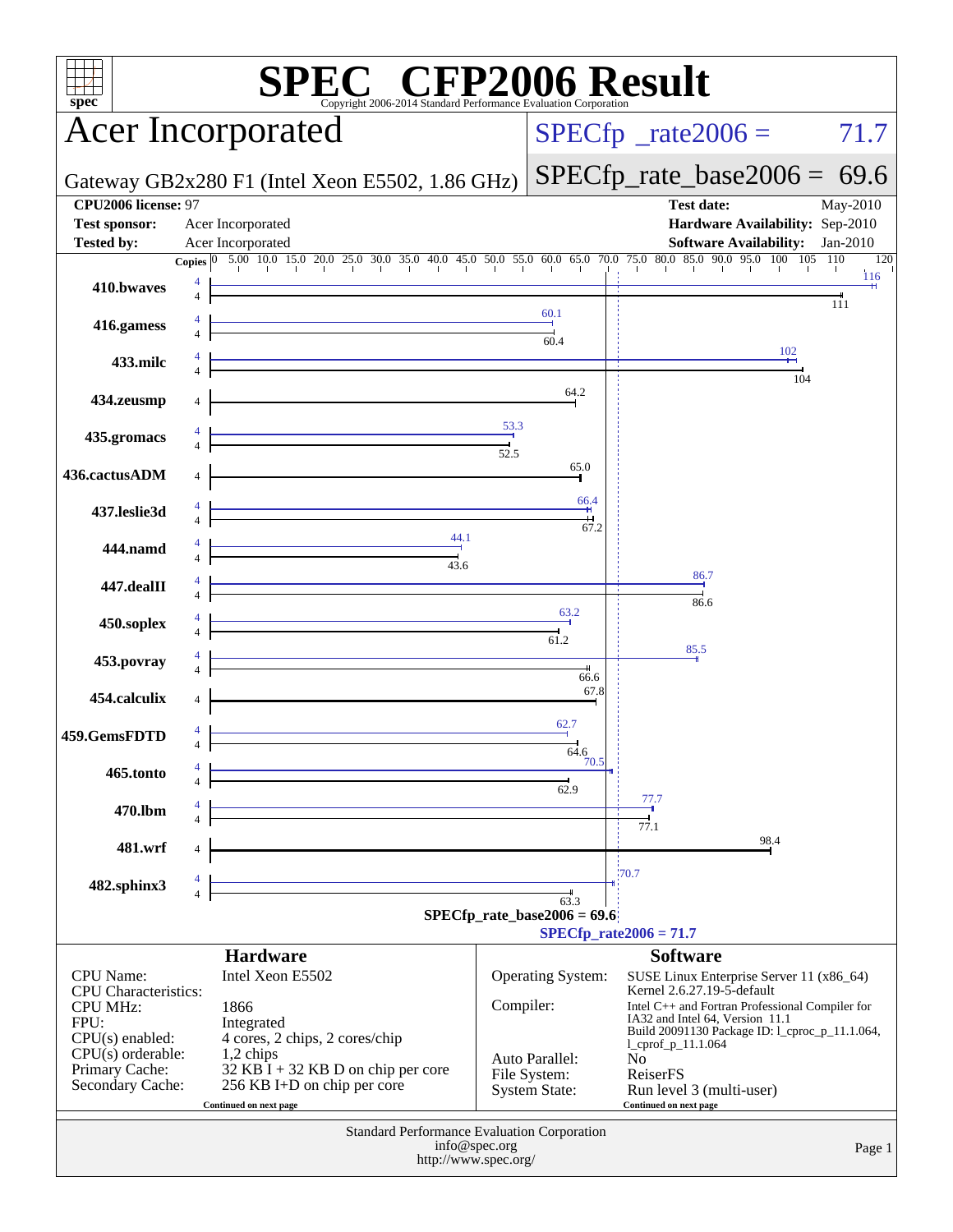

### Acer Incorporated

#### $SPECfp_rate2006 = 71.7$  $SPECfp_rate2006 = 71.7$

Gateway GB2x280 F1 (Intel Xeon E5502, 1.86 GHz)

[SPECfp\\_rate\\_base2006 =](http://www.spec.org/auto/cpu2006/Docs/result-fields.html#SPECfpratebase2006) 69.6

| CPU <sub>2006</sub> license: 97      |                                                                                                                   |                                                            | $Mav-2010$<br><b>Test date:</b>             |
|--------------------------------------|-------------------------------------------------------------------------------------------------------------------|------------------------------------------------------------|---------------------------------------------|
| <b>Test sponsor:</b>                 | Acer Incorporated                                                                                                 |                                                            | <b>Hardware Availability: Sep-2010</b>      |
| <b>Tested by:</b>                    | Acer Incorporated                                                                                                 |                                                            | <b>Software Availability:</b><br>$Jan-2010$ |
| L3 Cache:<br>Other Cache:<br>Memory: | $4 \text{ MB I+D}$ on chip per chip<br>None<br>24 GB (6 x 4 GB DDR3-1333 RDIMM, ECC, CL9 running<br>at $800MHz$ ) | <b>Base Pointers:</b><br>Peak Pointers:<br>Other Software: | $64$ -bit<br>$32/64$ -bit<br>None           |
| Disk Subsystem:<br>Other Hardware:   | 1 x 500 GB SATA II, 7200 RPM<br>None                                                                              |                                                            |                                             |

| <b>Results Table</b> |               |                |       |                |       |                |             |                |                |              |                |              |                |              |
|----------------------|---------------|----------------|-------|----------------|-------|----------------|-------------|----------------|----------------|--------------|----------------|--------------|----------------|--------------|
|                      | <b>Base</b>   |                |       |                |       | <b>Peak</b>    |             |                |                |              |                |              |                |              |
| <b>Benchmark</b>     | <b>Copies</b> | <b>Seconds</b> | Ratio | <b>Seconds</b> | Ratio | <b>Seconds</b> | Ratio       | <b>Copies</b>  | <b>Seconds</b> | <b>Ratio</b> | <b>Seconds</b> | <b>Ratio</b> | <b>Seconds</b> | <b>Ratio</b> |
| 410.bwayes           |               | 489            | 111   | 491            | 111   | 491            | <u> 111</u> | $\overline{4}$ | 467            | <b>116</b>   | 464            | 117          | 468            | 116          |
| 416.gamess           | 4             | 1298           | 60.4  | 1297           | 60.4  | 1297           | 60.4        | $\overline{4}$ | 1303           | 60.1         | 1304           | 60.1         | 1302           | 60.2         |
| $433$ .milc          |               | 353            | 104   | 353            | 104   | 352            | 104         | $\overline{4}$ | 361            | 102          | 356            | 103          | 362            | 101          |
| 434.zeusmp           |               | 567            | 64.2  | 567            | 64.2  | 567            | 64.2        | 4              | 567            | 64.2         | 567            | 64.2         | 567            | 64.2         |
| 435.gromacs          |               | 544            | 52.5  | 543            | 52.6  | 545            | 52.4        | 4              | 536            | 53.3         | 536            | 53.3         | 537            | 53.2         |
| 436.cactusADM        | Δ             | 733            | 65.2  | 735            | 65.0  | 736            | 64.9        | $\overline{4}$ | 733            | 65.2         | 735            | 65.0         | 736            | 64.9         |
| 437.leslie3d         | Δ             | 560            | 67.2  | 558            | 67.3  | 567            | 66.3        | $\overline{4}$ | 562            | 66.9         | 567            | 66.4         | 568            | 66.2         |
| 444.namd             | Δ             | 737            | 43.6  | 736            | 43.6  | 737            | 43.6        | $\overline{4}$ | 729            | 44.0         | 728            | 44.1         | 728            | 44.1         |
| 447.dealII           |               | 528            | 86.6  | 529            | 86.6  | 529            | 86.6        | $\overline{4}$ | 528            | 86.7         | 527            | 86.8         | 528            | 86.6         |
| 450.soplex           |               | 545            | 61.2  | 545            | 61.2  | 544            | 61.3        | $\overline{4}$ | 528            | 63.2         | 528            | 63.2         | 527            | 63.3         |
| 453.povray           |               | 321            | 66.2  | 319            | 66.6  | 319            | 66.6        | 4              | 249            | 85.4         | 248            | 85.7         | 249            | 85.5         |
| 454.calculix         |               | 487            | 67.8  | 487            | 67.8  | 487            | 67.8        | 4              | 487            | 67.8         | 487            | 67.8         | 487            | 67.8         |
| 459.GemsFDTD         |               | 658            | 64.5  | 657            | 64.6  | 657            | 64.6        | 4              | 677            | 62.7         | 676            | 62.7         | 677            | 62.7         |
| 465.tonto            | $\Lambda$     | 626            | 62.9  | 626            | 62.8  | 624            | 63.1        | 4              | 560            | 70.2         | 556            | 70.8         | 558            | 70.5         |
| 470.1bm              |               | 713            | 77.1  | 713            | 77.1  | 713            | 77.0        | $\overline{4}$ | 706            | 77.9         | 708            | 77.7         | 707            | 77.7         |
| 481.wrf              |               | 454            | 98.4  | 453            | 98.5  | 454            | 98.4        | 4              | 454            | 98.4         | 453            | 98.5         | 454            | 98.4         |
| 482.sphinx3          | 4             | 1226           | 63.6  | 1232           | 63.3  | 1232           | 63.3        | $\overline{4}$ | 1100           | 70.9         | 1102           | 70.7         | 1102           | 70.7         |

Results appear in the [order in which they were run.](http://www.spec.org/auto/cpu2006/Docs/result-fields.html#RunOrder) Bold underlined text [indicates a median measurement.](http://www.spec.org/auto/cpu2006/Docs/result-fields.html#Median)

#### **[Submit Notes](http://www.spec.org/auto/cpu2006/Docs/result-fields.html#SubmitNotes)**

The config file option 'submit' was used. numactl was used to bind copies to the cores

#### **[Operating System Notes](http://www.spec.org/auto/cpu2006/Docs/result-fields.html#OperatingSystemNotes)**

'ulimit -s unlimited' was used to set the stack size to unlimited prior to run

#### **[Platform Notes](http://www.spec.org/auto/cpu2006/Docs/result-fields.html#PlatformNotes)**

 Fan speed set to full Speed (ie. Enterprise Blade mode) with Smart Blade Console through CMM (Chassis Management Module)

> Standard Performance Evaluation Corporation [info@spec.org](mailto:info@spec.org) <http://www.spec.org/>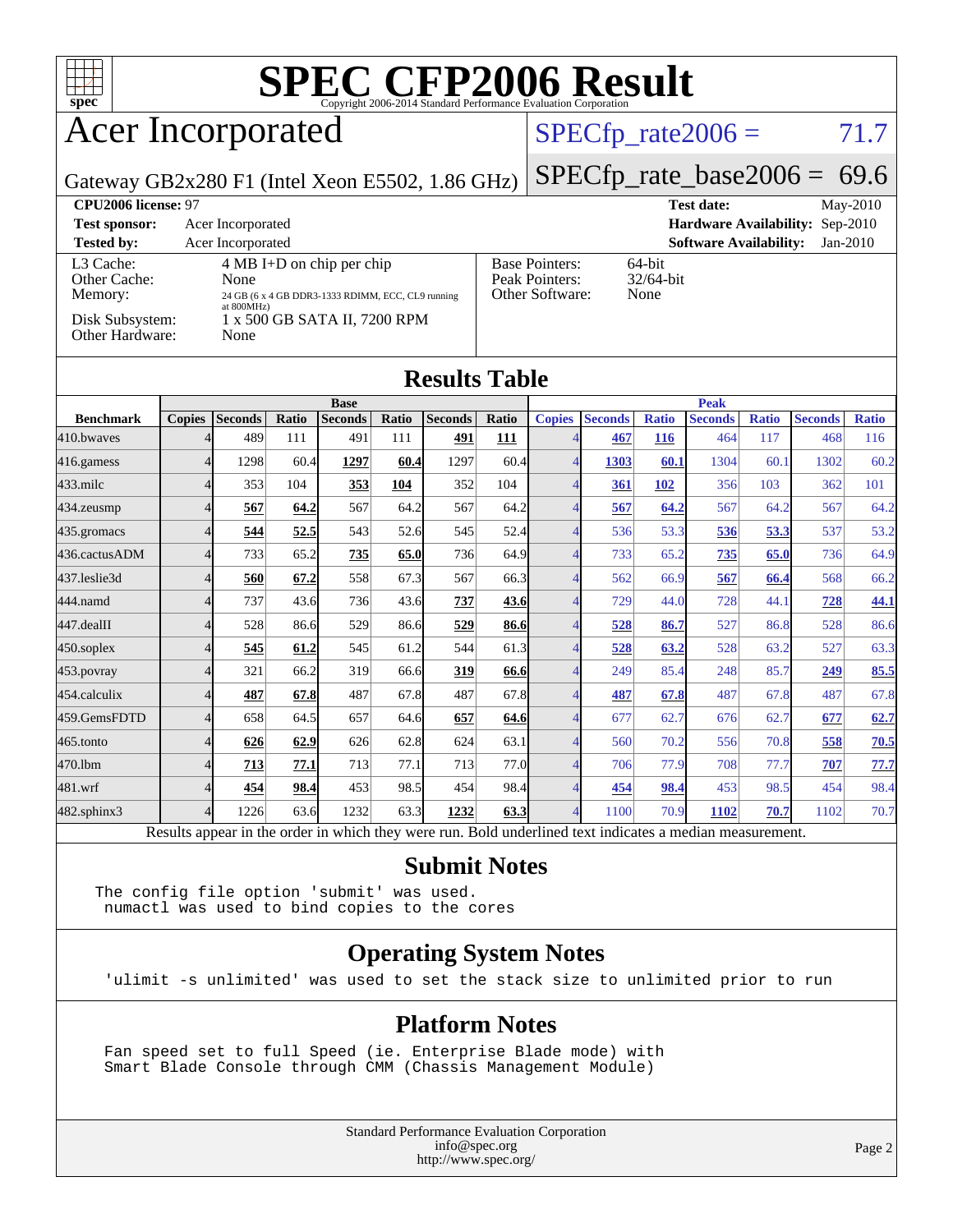| ٠ |  |  |  |  |
|---|--|--|--|--|

## Acer Incorporated

 $SPECTp_rate2006 = 71.7$ 

Gateway GB2x280 F1 (Intel Xeon E5502, 1.86 GHz)

**[Test sponsor:](http://www.spec.org/auto/cpu2006/Docs/result-fields.html#Testsponsor)** Acer Incorporated **[Hardware Availability:](http://www.spec.org/auto/cpu2006/Docs/result-fields.html#HardwareAvailability)** Sep-2010

[SPECfp\\_rate\\_base2006 =](http://www.spec.org/auto/cpu2006/Docs/result-fields.html#SPECfpratebase2006) 69.6 **[CPU2006 license:](http://www.spec.org/auto/cpu2006/Docs/result-fields.html#CPU2006license)** 97 **[Test date:](http://www.spec.org/auto/cpu2006/Docs/result-fields.html#Testdate)** May-2010

**[Tested by:](http://www.spec.org/auto/cpu2006/Docs/result-fields.html#Testedby)** Acer Incorporated **[Software Availability:](http://www.spec.org/auto/cpu2006/Docs/result-fields.html#SoftwareAvailability)** Jan-2010

#### **[General Notes](http://www.spec.org/auto/cpu2006/Docs/result-fields.html#GeneralNotes)**

Binaries were compiled on SLES 10 with Binutils 2.18.50.0.7.20080502

 The Acer AB2x280 F1, and Gateway GB2x280 F1 are electronically equivalent. This result was measured on Gateway GB2x280 F1.

#### **[Base Compiler Invocation](http://www.spec.org/auto/cpu2006/Docs/result-fields.html#BaseCompilerInvocation)**

 $C$  benchmarks:<br>icc  $-m64$ 

[C++ benchmarks:](http://www.spec.org/auto/cpu2006/Docs/result-fields.html#CXXbenchmarks) [icpc -m64](http://www.spec.org/cpu2006/results/res2010q3/cpu2006-20100715-12393.flags.html#user_CXXbase_intel_icpc_64bit_bedb90c1146cab66620883ef4f41a67e)

[Fortran benchmarks](http://www.spec.org/auto/cpu2006/Docs/result-fields.html#Fortranbenchmarks): [ifort -m64](http://www.spec.org/cpu2006/results/res2010q3/cpu2006-20100715-12393.flags.html#user_FCbase_intel_ifort_64bit_ee9d0fb25645d0210d97eb0527dcc06e)

[Benchmarks using both Fortran and C](http://www.spec.org/auto/cpu2006/Docs/result-fields.html#BenchmarksusingbothFortranandC):<br>icc -m64 if ort -m64  $-m64$  ifort  $-m64$ 

410.bwayes: DODEC CDU LD64

#### **[Base Portability Flags](http://www.spec.org/auto/cpu2006/Docs/result-fields.html#BasePortabilityFlags)**

| 410.0WAVES. - DSPEC CPU LP04               |                                                                |
|--------------------------------------------|----------------------------------------------------------------|
| 416.gamess: -DSPEC_CPU_LP64                |                                                                |
| 433.milc: -DSPEC CPU LP64                  |                                                                |
| 434.zeusmp: -DSPEC_CPU_LP64                |                                                                |
| 435.gromacs: -DSPEC_CPU_LP64 -nofor_main   |                                                                |
| 436.cactusADM: -DSPEC CPU LP64 -nofor main |                                                                |
| 437.leslie3d: -DSPEC CPU LP64              |                                                                |
| 444.namd: -DSPEC CPU LP64                  |                                                                |
| 447.dealII: -DSPEC CPU LP64                |                                                                |
| 450.soplex: - DSPEC_CPU_LP64               |                                                                |
| 453.povray: -DSPEC_CPU_LP64                |                                                                |
| 454.calculix: -DSPEC CPU LP64 -nofor main  |                                                                |
| 459. GemsFDTD: - DSPEC CPU LP64            |                                                                |
| 465.tonto: -DSPEC CPU LP64                 |                                                                |
| 470.1bm: - DSPEC CPU LP64                  |                                                                |
|                                            | 481.wrf: -DSPEC CPU_LP64 -DSPEC_CPU_CASE_FLAG -DSPEC_CPU_LINUX |
| 482.sphinx3: -DSPEC CPU LP64               |                                                                |
|                                            |                                                                |

#### **[Base Optimization Flags](http://www.spec.org/auto/cpu2006/Docs/result-fields.html#BaseOptimizationFlags)**

[C benchmarks](http://www.spec.org/auto/cpu2006/Docs/result-fields.html#Cbenchmarks):

[-xSSE4.2](http://www.spec.org/cpu2006/results/res2010q3/cpu2006-20100715-12393.flags.html#user_CCbase_f-xSSE42_f91528193cf0b216347adb8b939d4107) [-ipo](http://www.spec.org/cpu2006/results/res2010q3/cpu2006-20100715-12393.flags.html#user_CCbase_f-ipo) [-O3](http://www.spec.org/cpu2006/results/res2010q3/cpu2006-20100715-12393.flags.html#user_CCbase_f-O3) [-no-prec-div](http://www.spec.org/cpu2006/results/res2010q3/cpu2006-20100715-12393.flags.html#user_CCbase_f-no-prec-div) [-static](http://www.spec.org/cpu2006/results/res2010q3/cpu2006-20100715-12393.flags.html#user_CCbase_f-static)

[C++ benchmarks:](http://www.spec.org/auto/cpu2006/Docs/result-fields.html#CXXbenchmarks) [-xSSE4.2](http://www.spec.org/cpu2006/results/res2010q3/cpu2006-20100715-12393.flags.html#user_CXXbase_f-xSSE42_f91528193cf0b216347adb8b939d4107) [-ipo](http://www.spec.org/cpu2006/results/res2010q3/cpu2006-20100715-12393.flags.html#user_CXXbase_f-ipo) [-O3](http://www.spec.org/cpu2006/results/res2010q3/cpu2006-20100715-12393.flags.html#user_CXXbase_f-O3) [-no-prec-div](http://www.spec.org/cpu2006/results/res2010q3/cpu2006-20100715-12393.flags.html#user_CXXbase_f-no-prec-div) [-static](http://www.spec.org/cpu2006/results/res2010q3/cpu2006-20100715-12393.flags.html#user_CXXbase_f-static)

Continued on next page

Standard Performance Evaluation Corporation [info@spec.org](mailto:info@spec.org) <http://www.spec.org/>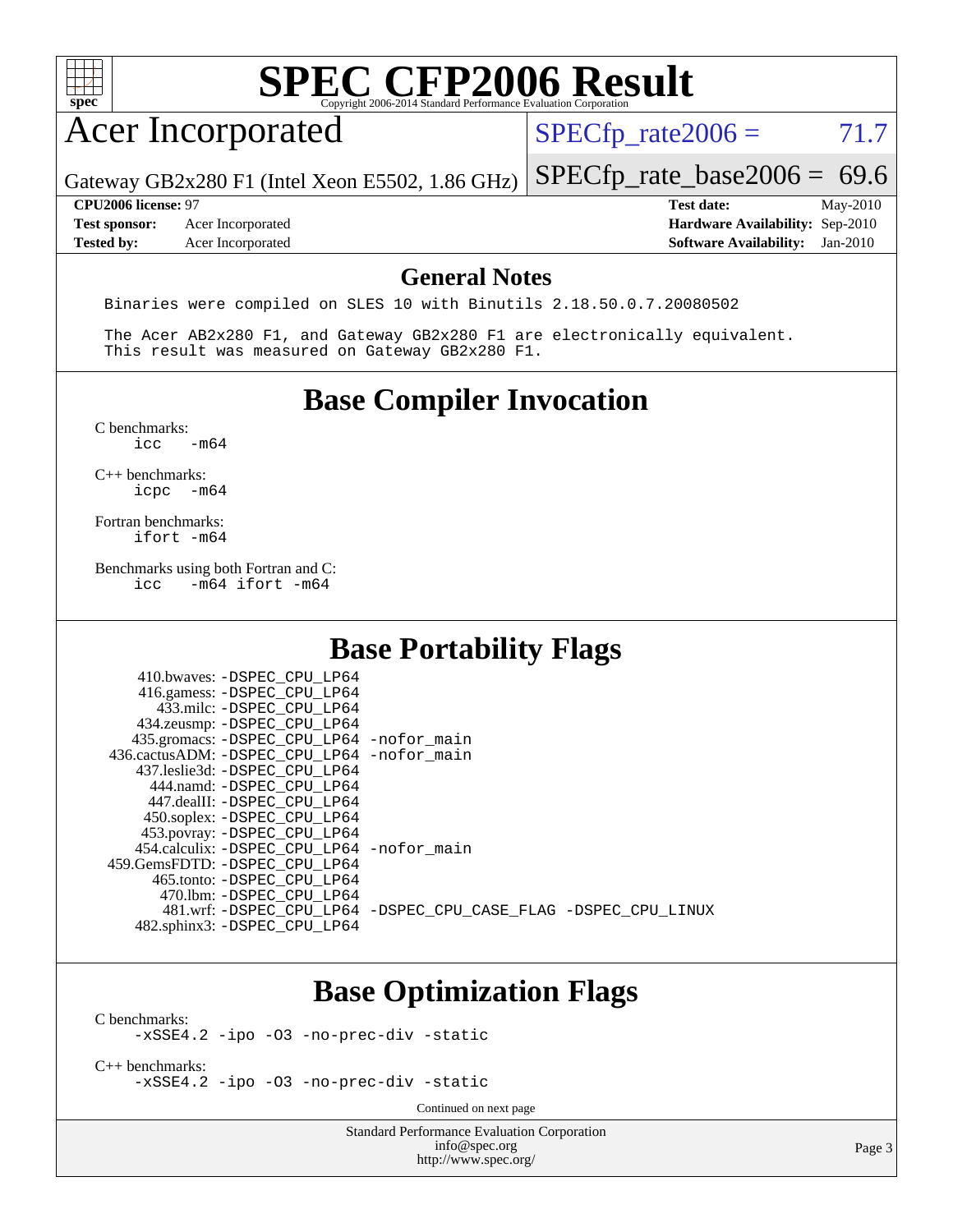

Acer Incorporated

 $SPECTp_rate2006 = 71.7$ 

[SPECfp\\_rate\\_base2006 =](http://www.spec.org/auto/cpu2006/Docs/result-fields.html#SPECfpratebase2006) 69.6

Gateway GB2x280 F1 (Intel Xeon E5502, 1.86 GHz)

**[Test sponsor:](http://www.spec.org/auto/cpu2006/Docs/result-fields.html#Testsponsor)** Acer Incorporated **[Hardware Availability:](http://www.spec.org/auto/cpu2006/Docs/result-fields.html#HardwareAvailability)** Sep-2010 **[Tested by:](http://www.spec.org/auto/cpu2006/Docs/result-fields.html#Testedby)** Acer Incorporated **[Software Availability:](http://www.spec.org/auto/cpu2006/Docs/result-fields.html#SoftwareAvailability)** Jan-2010

**[CPU2006 license:](http://www.spec.org/auto/cpu2006/Docs/result-fields.html#CPU2006license)** 97 **[Test date:](http://www.spec.org/auto/cpu2006/Docs/result-fields.html#Testdate)** May-2010

### **[Base Optimization Flags \(Continued\)](http://www.spec.org/auto/cpu2006/Docs/result-fields.html#BaseOptimizationFlags)**

[Fortran benchmarks](http://www.spec.org/auto/cpu2006/Docs/result-fields.html#Fortranbenchmarks): [-xSSE4.2](http://www.spec.org/cpu2006/results/res2010q3/cpu2006-20100715-12393.flags.html#user_FCbase_f-xSSE42_f91528193cf0b216347adb8b939d4107) [-ipo](http://www.spec.org/cpu2006/results/res2010q3/cpu2006-20100715-12393.flags.html#user_FCbase_f-ipo) [-O3](http://www.spec.org/cpu2006/results/res2010q3/cpu2006-20100715-12393.flags.html#user_FCbase_f-O3) [-no-prec-div](http://www.spec.org/cpu2006/results/res2010q3/cpu2006-20100715-12393.flags.html#user_FCbase_f-no-prec-div) [-static](http://www.spec.org/cpu2006/results/res2010q3/cpu2006-20100715-12393.flags.html#user_FCbase_f-static)

[Benchmarks using both Fortran and C](http://www.spec.org/auto/cpu2006/Docs/result-fields.html#BenchmarksusingbothFortranandC): [-xSSE4.2](http://www.spec.org/cpu2006/results/res2010q3/cpu2006-20100715-12393.flags.html#user_CC_FCbase_f-xSSE42_f91528193cf0b216347adb8b939d4107) [-ipo](http://www.spec.org/cpu2006/results/res2010q3/cpu2006-20100715-12393.flags.html#user_CC_FCbase_f-ipo) [-O3](http://www.spec.org/cpu2006/results/res2010q3/cpu2006-20100715-12393.flags.html#user_CC_FCbase_f-O3) [-no-prec-div](http://www.spec.org/cpu2006/results/res2010q3/cpu2006-20100715-12393.flags.html#user_CC_FCbase_f-no-prec-div) [-static](http://www.spec.org/cpu2006/results/res2010q3/cpu2006-20100715-12393.flags.html#user_CC_FCbase_f-static)

**[Peak Compiler Invocation](http://www.spec.org/auto/cpu2006/Docs/result-fields.html#PeakCompilerInvocation)**

[C benchmarks \(except as noted below\)](http://www.spec.org/auto/cpu2006/Docs/result-fields.html#Cbenchmarksexceptasnotedbelow):  $\text{icc}$  -m64

482.sphinx3: [icc -m32](http://www.spec.org/cpu2006/results/res2010q3/cpu2006-20100715-12393.flags.html#user_peakCCLD482_sphinx3_intel_icc_32bit_a6a621f8d50482236b970c6ac5f55f93)

[C++ benchmarks \(except as noted below\):](http://www.spec.org/auto/cpu2006/Docs/result-fields.html#CXXbenchmarksexceptasnotedbelow) [icpc -m64](http://www.spec.org/cpu2006/results/res2010q3/cpu2006-20100715-12393.flags.html#user_CXXpeak_intel_icpc_64bit_bedb90c1146cab66620883ef4f41a67e)

450.soplex: [icpc -m32](http://www.spec.org/cpu2006/results/res2010q3/cpu2006-20100715-12393.flags.html#user_peakCXXLD450_soplex_intel_icpc_32bit_4e5a5ef1a53fd332b3c49e69c3330699)

[Fortran benchmarks](http://www.spec.org/auto/cpu2006/Docs/result-fields.html#Fortranbenchmarks): [ifort -m64](http://www.spec.org/cpu2006/results/res2010q3/cpu2006-20100715-12393.flags.html#user_FCpeak_intel_ifort_64bit_ee9d0fb25645d0210d97eb0527dcc06e)

[Benchmarks using both Fortran and C](http://www.spec.org/auto/cpu2006/Docs/result-fields.html#BenchmarksusingbothFortranandC): [icc -m64](http://www.spec.org/cpu2006/results/res2010q3/cpu2006-20100715-12393.flags.html#user_CC_FCpeak_intel_icc_64bit_0b7121f5ab7cfabee23d88897260401c) [ifort -m64](http://www.spec.org/cpu2006/results/res2010q3/cpu2006-20100715-12393.flags.html#user_CC_FCpeak_intel_ifort_64bit_ee9d0fb25645d0210d97eb0527dcc06e)

### **[Peak Portability Flags](http://www.spec.org/auto/cpu2006/Docs/result-fields.html#PeakPortabilityFlags)**

| 410.bwaves: -DSPEC CPU LP64                                    |  |
|----------------------------------------------------------------|--|
| 416.gamess: -DSPEC_CPU_LP64                                    |  |
| 433.milc: -DSPEC CPU LP64                                      |  |
| 434.zeusmp: -DSPEC_CPU_LP64                                    |  |
| 435.gromacs: -DSPEC_CPU_LP64 -nofor_main                       |  |
| 436.cactusADM: -DSPEC CPU LP64 -nofor main                     |  |
| 437.leslie3d: -DSPEC CPU LP64                                  |  |
| 444.namd: -DSPEC_CPU_LP64                                      |  |
| 447.dealII: -DSPEC CPU LP64                                    |  |
| 453.povray: -DSPEC_CPU_LP64                                    |  |
| 454.calculix: -DSPEC_CPU_LP64 -nofor_main                      |  |
| 459.GemsFDTD: -DSPEC CPU LP64                                  |  |
| 465.tonto: - DSPEC CPU LP64                                    |  |
| 470.1bm: - DSPEC CPU LP64                                      |  |
| 481.wrf: -DSPEC_CPU_LP64 -DSPEC_CPU_CASE_FLAG -DSPEC_CPU_LINUX |  |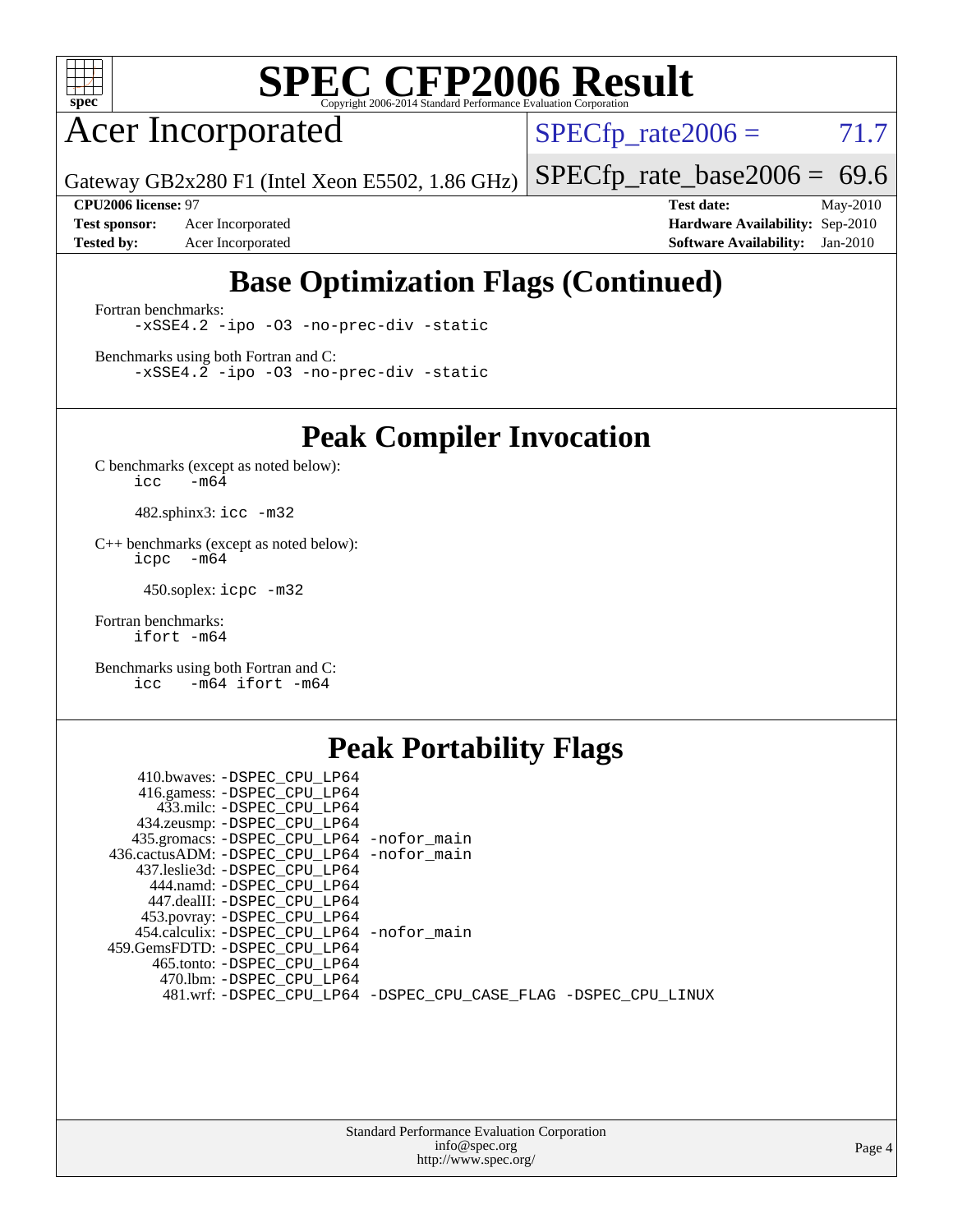

Acer Incorporated

 $SPECTp\_rate2006 = 71.7$ 

Page 5

Gateway GB2x280 F1 (Intel Xeon E5502, 1.86 GHz)

 $SPECTp_rate_base2006 = 69.6$ **[CPU2006 license:](http://www.spec.org/auto/cpu2006/Docs/result-fields.html#CPU2006license)** 97 **[Test date:](http://www.spec.org/auto/cpu2006/Docs/result-fields.html#Testdate)** May-2010

**[Test sponsor:](http://www.spec.org/auto/cpu2006/Docs/result-fields.html#Testsponsor)** Acer Incorporated **[Hardware Availability:](http://www.spec.org/auto/cpu2006/Docs/result-fields.html#HardwareAvailability)** Sep-2010 **[Tested by:](http://www.spec.org/auto/cpu2006/Docs/result-fields.html#Testedby)** Acer Incorporated **[Software Availability:](http://www.spec.org/auto/cpu2006/Docs/result-fields.html#SoftwareAvailability)** Jan-2010

### **[Peak Optimization Flags](http://www.spec.org/auto/cpu2006/Docs/result-fields.html#PeakOptimizationFlags)**

#### [C benchmarks](http://www.spec.org/auto/cpu2006/Docs/result-fields.html#Cbenchmarks):

Standard Performance Evaluation Corporation 433.milc: [-xSSE4.2](http://www.spec.org/cpu2006/results/res2010q3/cpu2006-20100715-12393.flags.html#user_peakPASS2_CFLAGSPASS2_LDFLAGS433_milc_f-xSSE42_f91528193cf0b216347adb8b939d4107)(pass 2) [-prof-gen](http://www.spec.org/cpu2006/results/res2010q3/cpu2006-20100715-12393.flags.html#user_peakPASS1_CFLAGSPASS1_LDFLAGS433_milc_prof_gen_e43856698f6ca7b7e442dfd80e94a8fc)(pass 1) [-ipo](http://www.spec.org/cpu2006/results/res2010q3/cpu2006-20100715-12393.flags.html#user_peakPASS2_CFLAGSPASS2_LDFLAGS433_milc_f-ipo)(pass 2) [-O3](http://www.spec.org/cpu2006/results/res2010q3/cpu2006-20100715-12393.flags.html#user_peakPASS2_CFLAGSPASS2_LDFLAGS433_milc_f-O3)(pass 2) [-no-prec-div](http://www.spec.org/cpu2006/results/res2010q3/cpu2006-20100715-12393.flags.html#user_peakPASS2_CFLAGSPASS2_LDFLAGS433_milc_f-no-prec-div)(pass 2) [-static](http://www.spec.org/cpu2006/results/res2010q3/cpu2006-20100715-12393.flags.html#user_peakPASS2_CFLAGSPASS2_LDFLAGS433_milc_f-static)(pass 2) [-prof-use](http://www.spec.org/cpu2006/results/res2010q3/cpu2006-20100715-12393.flags.html#user_peakPASS2_CFLAGSPASS2_LDFLAGS433_milc_prof_use_bccf7792157ff70d64e32fe3e1250b55)(pass 2) [-fno-alias](http://www.spec.org/cpu2006/results/res2010q3/cpu2006-20100715-12393.flags.html#user_peakOPTIMIZE433_milc_f-no-alias_694e77f6c5a51e658e82ccff53a9e63a) [-opt-prefetch](http://www.spec.org/cpu2006/results/res2010q3/cpu2006-20100715-12393.flags.html#user_peakOPTIMIZE433_milc_f-opt-prefetch) 470.1bm:  $-xSSE4$ . 2(pass 2)  $-prof-gen(pass 1) -ipo(pass 2) -O3(pass 2)$  $-prof-gen(pass 1) -ipo(pass 2) -O3(pass 2)$  $-prof-gen(pass 1) -ipo(pass 2) -O3(pass 2)$  $-prof-gen(pass 1) -ipo(pass 2) -O3(pass 2)$  $-prof-gen(pass 1) -ipo(pass 2) -O3(pass 2)$  $-prof-gen(pass 1) -ipo(pass 2) -O3(pass 2)$ [-no-prec-div](http://www.spec.org/cpu2006/results/res2010q3/cpu2006-20100715-12393.flags.html#user_peakPASS2_CFLAGSPASS2_LDFLAGS470_lbm_f-no-prec-div)(pass 2) [-static](http://www.spec.org/cpu2006/results/res2010q3/cpu2006-20100715-12393.flags.html#user_peakPASS2_CFLAGSPASS2_LDFLAGS470_lbm_f-static)(pass 2) [-prof-use](http://www.spec.org/cpu2006/results/res2010q3/cpu2006-20100715-12393.flags.html#user_peakPASS2_CFLAGSPASS2_LDFLAGS470_lbm_prof_use_bccf7792157ff70d64e32fe3e1250b55)(pass 2) [-opt-malloc-options=3](http://www.spec.org/cpu2006/results/res2010q3/cpu2006-20100715-12393.flags.html#user_peakOPTIMIZE470_lbm_f-opt-malloc-options_13ab9b803cf986b4ee62f0a5998c2238) [-ansi-alias](http://www.spec.org/cpu2006/results/res2010q3/cpu2006-20100715-12393.flags.html#user_peakOPTIMIZE470_lbm_f-ansi-alias) [-auto-ilp32](http://www.spec.org/cpu2006/results/res2010q3/cpu2006-20100715-12393.flags.html#user_peakCOPTIMIZE470_lbm_f-auto-ilp32) 482.sphinx3: [-xSSE4.2](http://www.spec.org/cpu2006/results/res2010q3/cpu2006-20100715-12393.flags.html#user_peakOPTIMIZE482_sphinx3_f-xSSE42_f91528193cf0b216347adb8b939d4107) [-ipo](http://www.spec.org/cpu2006/results/res2010q3/cpu2006-20100715-12393.flags.html#user_peakOPTIMIZE482_sphinx3_f-ipo) [-O3](http://www.spec.org/cpu2006/results/res2010q3/cpu2006-20100715-12393.flags.html#user_peakOPTIMIZE482_sphinx3_f-O3) [-no-prec-div](http://www.spec.org/cpu2006/results/res2010q3/cpu2006-20100715-12393.flags.html#user_peakOPTIMIZE482_sphinx3_f-no-prec-div) [-static](http://www.spec.org/cpu2006/results/res2010q3/cpu2006-20100715-12393.flags.html#user_peakOPTIMIZE482_sphinx3_f-static) [-unroll2](http://www.spec.org/cpu2006/results/res2010q3/cpu2006-20100715-12393.flags.html#user_peakCOPTIMIZE482_sphinx3_f-unroll_784dae83bebfb236979b41d2422d7ec2) [C++ benchmarks:](http://www.spec.org/auto/cpu2006/Docs/result-fields.html#CXXbenchmarks) 444.namd: [-xSSE4.2](http://www.spec.org/cpu2006/results/res2010q3/cpu2006-20100715-12393.flags.html#user_peakPASS2_CXXFLAGSPASS2_LDFLAGS444_namd_f-xSSE42_f91528193cf0b216347adb8b939d4107)(pass 2) [-prof-gen](http://www.spec.org/cpu2006/results/res2010q3/cpu2006-20100715-12393.flags.html#user_peakPASS1_CXXFLAGSPASS1_LDFLAGS444_namd_prof_gen_e43856698f6ca7b7e442dfd80e94a8fc)(pass 1) [-ipo](http://www.spec.org/cpu2006/results/res2010q3/cpu2006-20100715-12393.flags.html#user_peakPASS2_CXXFLAGSPASS2_LDFLAGS444_namd_f-ipo)(pass 2) [-O3](http://www.spec.org/cpu2006/results/res2010q3/cpu2006-20100715-12393.flags.html#user_peakPASS2_CXXFLAGSPASS2_LDFLAGS444_namd_f-O3)(pass 2) [-no-prec-div](http://www.spec.org/cpu2006/results/res2010q3/cpu2006-20100715-12393.flags.html#user_peakPASS2_CXXFLAGSPASS2_LDFLAGS444_namd_f-no-prec-div)(pass 2) [-static](http://www.spec.org/cpu2006/results/res2010q3/cpu2006-20100715-12393.flags.html#user_peakPASS2_CXXFLAGSPASS2_LDFLAGS444_namd_f-static)(pass 2) [-prof-use](http://www.spec.org/cpu2006/results/res2010q3/cpu2006-20100715-12393.flags.html#user_peakPASS2_CXXFLAGSPASS2_LDFLAGS444_namd_prof_use_bccf7792157ff70d64e32fe3e1250b55)(pass 2) [-fno-alias](http://www.spec.org/cpu2006/results/res2010q3/cpu2006-20100715-12393.flags.html#user_peakCXXOPTIMIZE444_namd_f-no-alias_694e77f6c5a51e658e82ccff53a9e63a) [-auto-ilp32](http://www.spec.org/cpu2006/results/res2010q3/cpu2006-20100715-12393.flags.html#user_peakCXXOPTIMIZE444_namd_f-auto-ilp32) 447.dealII: [-xSSE4.2](http://www.spec.org/cpu2006/results/res2010q3/cpu2006-20100715-12393.flags.html#user_peakPASS2_CXXFLAGSPASS2_LDFLAGS447_dealII_f-xSSE42_f91528193cf0b216347adb8b939d4107)(pass 2) [-prof-gen](http://www.spec.org/cpu2006/results/res2010q3/cpu2006-20100715-12393.flags.html#user_peakPASS1_CXXFLAGSPASS1_LDFLAGS447_dealII_prof_gen_e43856698f6ca7b7e442dfd80e94a8fc)(pass 1) [-ipo](http://www.spec.org/cpu2006/results/res2010q3/cpu2006-20100715-12393.flags.html#user_peakPASS2_CXXFLAGSPASS2_LDFLAGS447_dealII_f-ipo)(pass 2) [-O3](http://www.spec.org/cpu2006/results/res2010q3/cpu2006-20100715-12393.flags.html#user_peakPASS2_CXXFLAGSPASS2_LDFLAGS447_dealII_f-O3)(pass 2) [-no-prec-div](http://www.spec.org/cpu2006/results/res2010q3/cpu2006-20100715-12393.flags.html#user_peakPASS2_CXXFLAGSPASS2_LDFLAGS447_dealII_f-no-prec-div)(pass 2) [-static](http://www.spec.org/cpu2006/results/res2010q3/cpu2006-20100715-12393.flags.html#user_peakPASS2_CXXFLAGSPASS2_LDFLAGS447_dealII_f-static)(pass 2) [-prof-use](http://www.spec.org/cpu2006/results/res2010q3/cpu2006-20100715-12393.flags.html#user_peakPASS2_CXXFLAGSPASS2_LDFLAGS447_dealII_prof_use_bccf7792157ff70d64e32fe3e1250b55)(pass 2) [-unroll2](http://www.spec.org/cpu2006/results/res2010q3/cpu2006-20100715-12393.flags.html#user_peakCXXOPTIMIZE447_dealII_f-unroll_784dae83bebfb236979b41d2422d7ec2) [-ansi-alias](http://www.spec.org/cpu2006/results/res2010q3/cpu2006-20100715-12393.flags.html#user_peakCXXOPTIMIZE447_dealII_f-ansi-alias) [-scalar-rep-](http://www.spec.org/cpu2006/results/res2010q3/cpu2006-20100715-12393.flags.html#user_peakCXXOPTIMIZE447_dealII_f-disablescalarrep_abbcad04450fb118e4809c81d83c8a1d) 450.soplex: [-xSSE4.2](http://www.spec.org/cpu2006/results/res2010q3/cpu2006-20100715-12393.flags.html#user_peakPASS2_CXXFLAGSPASS2_LDFLAGS450_soplex_f-xSSE42_f91528193cf0b216347adb8b939d4107)(pass 2) [-prof-gen](http://www.spec.org/cpu2006/results/res2010q3/cpu2006-20100715-12393.flags.html#user_peakPASS1_CXXFLAGSPASS1_LDFLAGS450_soplex_prof_gen_e43856698f6ca7b7e442dfd80e94a8fc)(pass 1) [-ipo](http://www.spec.org/cpu2006/results/res2010q3/cpu2006-20100715-12393.flags.html#user_peakPASS2_CXXFLAGSPASS2_LDFLAGS450_soplex_f-ipo)(pass 2) [-O3](http://www.spec.org/cpu2006/results/res2010q3/cpu2006-20100715-12393.flags.html#user_peakPASS2_CXXFLAGSPASS2_LDFLAGS450_soplex_f-O3)(pass 2) [-no-prec-div](http://www.spec.org/cpu2006/results/res2010q3/cpu2006-20100715-12393.flags.html#user_peakPASS2_CXXFLAGSPASS2_LDFLAGS450_soplex_f-no-prec-div)(pass 2) [-static](http://www.spec.org/cpu2006/results/res2010q3/cpu2006-20100715-12393.flags.html#user_peakPASS2_CXXFLAGSPASS2_LDFLAGS450_soplex_f-static)(pass 2) [-prof-use](http://www.spec.org/cpu2006/results/res2010q3/cpu2006-20100715-12393.flags.html#user_peakPASS2_CXXFLAGSPASS2_LDFLAGS450_soplex_prof_use_bccf7792157ff70d64e32fe3e1250b55)(pass 2) [-opt-malloc-options=3](http://www.spec.org/cpu2006/results/res2010q3/cpu2006-20100715-12393.flags.html#user_peakOPTIMIZE450_soplex_f-opt-malloc-options_13ab9b803cf986b4ee62f0a5998c2238) 453.povray: [-xSSE4.2](http://www.spec.org/cpu2006/results/res2010q3/cpu2006-20100715-12393.flags.html#user_peakPASS2_CXXFLAGSPASS2_LDFLAGS453_povray_f-xSSE42_f91528193cf0b216347adb8b939d4107)(pass 2) [-prof-gen](http://www.spec.org/cpu2006/results/res2010q3/cpu2006-20100715-12393.flags.html#user_peakPASS1_CXXFLAGSPASS1_LDFLAGS453_povray_prof_gen_e43856698f6ca7b7e442dfd80e94a8fc)(pass 1) [-ipo](http://www.spec.org/cpu2006/results/res2010q3/cpu2006-20100715-12393.flags.html#user_peakPASS2_CXXFLAGSPASS2_LDFLAGS453_povray_f-ipo)(pass 2) [-O3](http://www.spec.org/cpu2006/results/res2010q3/cpu2006-20100715-12393.flags.html#user_peakPASS2_CXXFLAGSPASS2_LDFLAGS453_povray_f-O3)(pass 2) [-no-prec-div](http://www.spec.org/cpu2006/results/res2010q3/cpu2006-20100715-12393.flags.html#user_peakPASS2_CXXFLAGSPASS2_LDFLAGS453_povray_f-no-prec-div)(pass 2) [-static](http://www.spec.org/cpu2006/results/res2010q3/cpu2006-20100715-12393.flags.html#user_peakPASS2_CXXFLAGSPASS2_LDFLAGS453_povray_f-static)(pass 2) [-prof-use](http://www.spec.org/cpu2006/results/res2010q3/cpu2006-20100715-12393.flags.html#user_peakPASS2_CXXFLAGSPASS2_LDFLAGS453_povray_prof_use_bccf7792157ff70d64e32fe3e1250b55)(pass 2) [-unroll4](http://www.spec.org/cpu2006/results/res2010q3/cpu2006-20100715-12393.flags.html#user_peakCXXOPTIMIZE453_povray_f-unroll_4e5e4ed65b7fd20bdcd365bec371b81f) [-ansi-alias](http://www.spec.org/cpu2006/results/res2010q3/cpu2006-20100715-12393.flags.html#user_peakCXXOPTIMIZE453_povray_f-ansi-alias) [Fortran benchmarks](http://www.spec.org/auto/cpu2006/Docs/result-fields.html#Fortranbenchmarks): 410.bwaves: [-xSSE4.2](http://www.spec.org/cpu2006/results/res2010q3/cpu2006-20100715-12393.flags.html#user_peakOPTIMIZE410_bwaves_f-xSSE42_f91528193cf0b216347adb8b939d4107) [-ipo](http://www.spec.org/cpu2006/results/res2010q3/cpu2006-20100715-12393.flags.html#user_peakOPTIMIZE410_bwaves_f-ipo) [-O3](http://www.spec.org/cpu2006/results/res2010q3/cpu2006-20100715-12393.flags.html#user_peakOPTIMIZE410_bwaves_f-O3) [-no-prec-div](http://www.spec.org/cpu2006/results/res2010q3/cpu2006-20100715-12393.flags.html#user_peakOPTIMIZE410_bwaves_f-no-prec-div) [-static](http://www.spec.org/cpu2006/results/res2010q3/cpu2006-20100715-12393.flags.html#user_peakOPTIMIZE410_bwaves_f-static) [-opt-prefetch](http://www.spec.org/cpu2006/results/res2010q3/cpu2006-20100715-12393.flags.html#user_peakOPTIMIZE410_bwaves_f-opt-prefetch) 416.gamess:  $-xSSE4$ . 2(pass 2)  $-prof-gen(pass 1) -ipo(pass 2) -O3(pass 2)$  $-prof-gen(pass 1) -ipo(pass 2) -O3(pass 2)$  $-prof-gen(pass 1) -ipo(pass 2) -O3(pass 2)$  $-prof-gen(pass 1) -ipo(pass 2) -O3(pass 2)$  $-prof-gen(pass 1) -ipo(pass 2) -O3(pass 2)$  $-prof-gen(pass 1) -ipo(pass 2) -O3(pass 2)$ [-no-prec-div](http://www.spec.org/cpu2006/results/res2010q3/cpu2006-20100715-12393.flags.html#user_peakPASS2_FFLAGSPASS2_LDFLAGS416_gamess_f-no-prec-div)(pass 2) [-static](http://www.spec.org/cpu2006/results/res2010q3/cpu2006-20100715-12393.flags.html#user_peakPASS2_FFLAGSPASS2_LDFLAGS416_gamess_f-static)(pass 2) [-prof-use](http://www.spec.org/cpu2006/results/res2010q3/cpu2006-20100715-12393.flags.html#user_peakPASS2_FFLAGSPASS2_LDFLAGS416_gamess_prof_use_bccf7792157ff70d64e32fe3e1250b55)(pass 2) [-unroll2](http://www.spec.org/cpu2006/results/res2010q3/cpu2006-20100715-12393.flags.html#user_peakOPTIMIZE416_gamess_f-unroll_784dae83bebfb236979b41d2422d7ec2) [-Ob0](http://www.spec.org/cpu2006/results/res2010q3/cpu2006-20100715-12393.flags.html#user_peakOPTIMIZE416_gamess_f-Ob_n_fbe6f6428adb7d4b74b1e99bb2444c2d) [-ansi-alias](http://www.spec.org/cpu2006/results/res2010q3/cpu2006-20100715-12393.flags.html#user_peakOPTIMIZE416_gamess_f-ansi-alias) [-scalar-rep-](http://www.spec.org/cpu2006/results/res2010q3/cpu2006-20100715-12393.flags.html#user_peakOPTIMIZE416_gamess_f-disablescalarrep_abbcad04450fb118e4809c81d83c8a1d) 434.zeusmp: basepeak = yes 437.leslie3d: [-xSSE4.2](http://www.spec.org/cpu2006/results/res2010q3/cpu2006-20100715-12393.flags.html#user_peakOPTIMIZE437_leslie3d_f-xSSE42_f91528193cf0b216347adb8b939d4107) [-ipo](http://www.spec.org/cpu2006/results/res2010q3/cpu2006-20100715-12393.flags.html#user_peakOPTIMIZE437_leslie3d_f-ipo) [-O3](http://www.spec.org/cpu2006/results/res2010q3/cpu2006-20100715-12393.flags.html#user_peakOPTIMIZE437_leslie3d_f-O3) [-no-prec-div](http://www.spec.org/cpu2006/results/res2010q3/cpu2006-20100715-12393.flags.html#user_peakOPTIMIZE437_leslie3d_f-no-prec-div) [-static](http://www.spec.org/cpu2006/results/res2010q3/cpu2006-20100715-12393.flags.html#user_peakOPTIMIZE437_leslie3d_f-static)  $459$ .GemsFDTD:  $-xSSE4$ .  $2(pass 2)$  [-prof-gen](http://www.spec.org/cpu2006/results/res2010q3/cpu2006-20100715-12393.flags.html#user_peakPASS1_FFLAGSPASS1_LDFLAGS459_GemsFDTD_prof_gen_e43856698f6ca7b7e442dfd80e94a8fc)(pass 1) [-ipo](http://www.spec.org/cpu2006/results/res2010q3/cpu2006-20100715-12393.flags.html#user_peakPASS2_FFLAGSPASS2_LDFLAGS459_GemsFDTD_f-ipo)(pass 2) -03(pass 2) [-no-prec-div](http://www.spec.org/cpu2006/results/res2010q3/cpu2006-20100715-12393.flags.html#user_peakPASS2_FFLAGSPASS2_LDFLAGS459_GemsFDTD_f-no-prec-div)(pass 2) [-static](http://www.spec.org/cpu2006/results/res2010q3/cpu2006-20100715-12393.flags.html#user_peakPASS2_FFLAGSPASS2_LDFLAGS459_GemsFDTD_f-static)(pass 2) [-prof-use](http://www.spec.org/cpu2006/results/res2010q3/cpu2006-20100715-12393.flags.html#user_peakPASS2_FFLAGSPASS2_LDFLAGS459_GemsFDTD_prof_use_bccf7792157ff70d64e32fe3e1250b55)(pass 2) [-unroll2](http://www.spec.org/cpu2006/results/res2010q3/cpu2006-20100715-12393.flags.html#user_peakOPTIMIZE459_GemsFDTD_f-unroll_784dae83bebfb236979b41d2422d7ec2) [-Ob0](http://www.spec.org/cpu2006/results/res2010q3/cpu2006-20100715-12393.flags.html#user_peakOPTIMIZE459_GemsFDTD_f-Ob_n_fbe6f6428adb7d4b74b1e99bb2444c2d) 465.tonto: [-xSSE4.2](http://www.spec.org/cpu2006/results/res2010q3/cpu2006-20100715-12393.flags.html#user_peakPASS2_FFLAGSPASS2_LDFLAGS465_tonto_f-xSSE42_f91528193cf0b216347adb8b939d4107)(pass 2) [-prof-gen](http://www.spec.org/cpu2006/results/res2010q3/cpu2006-20100715-12393.flags.html#user_peakPASS1_FFLAGSPASS1_LDFLAGS465_tonto_prof_gen_e43856698f6ca7b7e442dfd80e94a8fc)(pass 1) [-ipo](http://www.spec.org/cpu2006/results/res2010q3/cpu2006-20100715-12393.flags.html#user_peakPASS2_FFLAGSPASS2_LDFLAGS465_tonto_f-ipo)(pass 2) [-O3](http://www.spec.org/cpu2006/results/res2010q3/cpu2006-20100715-12393.flags.html#user_peakPASS2_FFLAGSPASS2_LDFLAGS465_tonto_f-O3)(pass 2) [-no-prec-div](http://www.spec.org/cpu2006/results/res2010q3/cpu2006-20100715-12393.flags.html#user_peakPASS2_FFLAGSPASS2_LDFLAGS465_tonto_f-no-prec-div)(pass 2) [-static](http://www.spec.org/cpu2006/results/res2010q3/cpu2006-20100715-12393.flags.html#user_peakPASS2_FFLAGSPASS2_LDFLAGS465_tonto_f-static)(pass 2) [-prof-use](http://www.spec.org/cpu2006/results/res2010q3/cpu2006-20100715-12393.flags.html#user_peakPASS2_FFLAGSPASS2_LDFLAGS465_tonto_prof_use_bccf7792157ff70d64e32fe3e1250b55)(pass 2) [-unroll4](http://www.spec.org/cpu2006/results/res2010q3/cpu2006-20100715-12393.flags.html#user_peakOPTIMIZE465_tonto_f-unroll_4e5e4ed65b7fd20bdcd365bec371b81f) [-auto](http://www.spec.org/cpu2006/results/res2010q3/cpu2006-20100715-12393.flags.html#user_peakOPTIMIZE465_tonto_f-auto) [-inline-calloc](http://www.spec.org/cpu2006/results/res2010q3/cpu2006-20100715-12393.flags.html#user_peakOPTIMIZE465_tonto_f-inline-calloc) [-opt-malloc-options=3](http://www.spec.org/cpu2006/results/res2010q3/cpu2006-20100715-12393.flags.html#user_peakOPTIMIZE465_tonto_f-opt-malloc-options_13ab9b803cf986b4ee62f0a5998c2238) Continued on next page

> [info@spec.org](mailto:info@spec.org) <http://www.spec.org/>